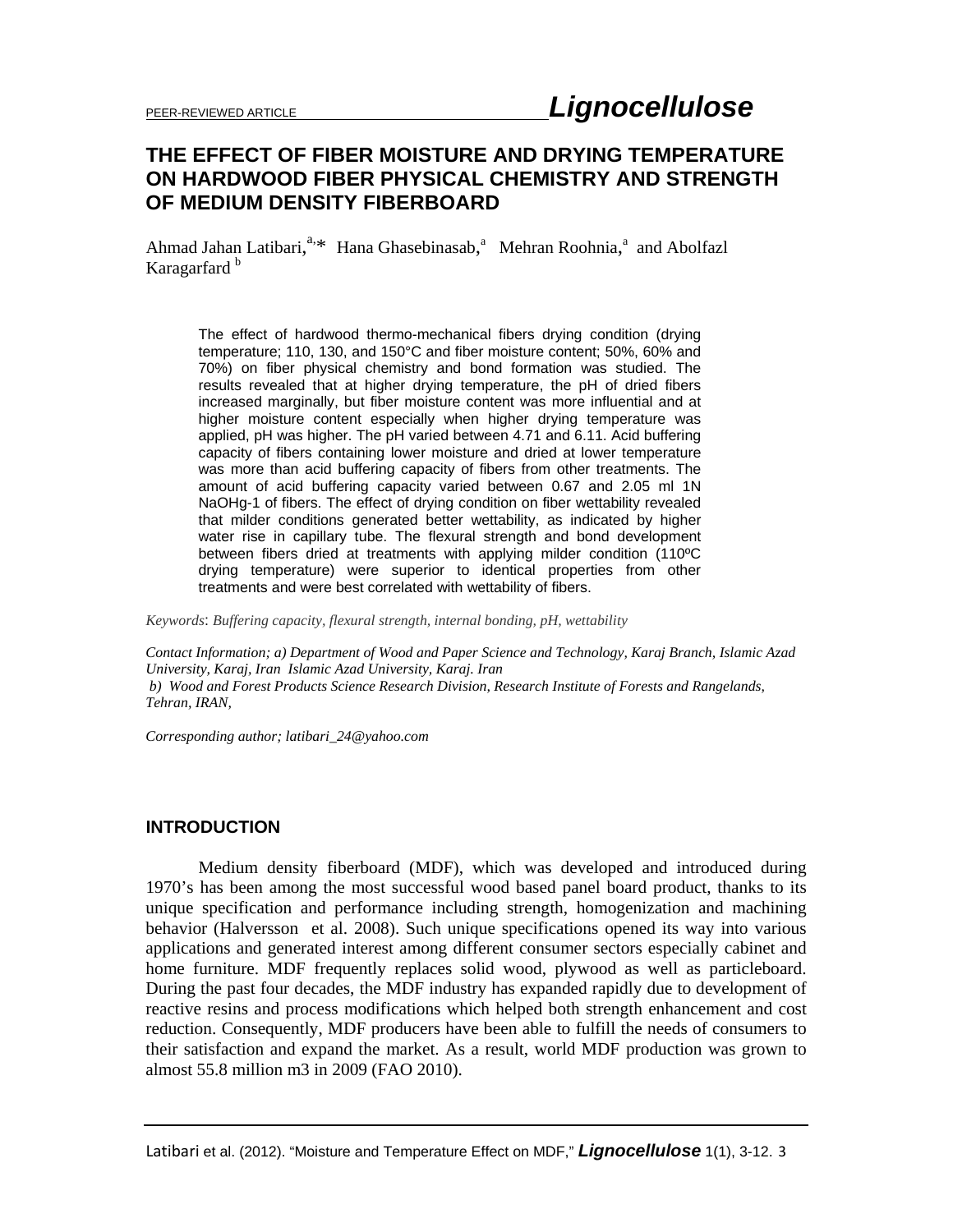MDF expansion necessitated extensive research and development by those involved in this sector. Current research and development activities are following two general paths; diversifying the raw material supply and enhancing the product quality.

Raw material (wood and binder) and energy have been the major determinants in MDF production, especially the availability of wood. However, during the course of MDF production expansion and the implementation of new production facilities around the globe, and declining the availability of wood, a widening in-balance between supply and demand for wood has developed, which imposes tough condition on this sector. In addition, competition between wood as an industrial feedstock and as an energy source is increasing, which forces the whole wood chain to reorganize the raw material consumption and cascade use of wood and recovery of waste wood products (Roffael et al. 2010) and causes uncommon and unconventional raw material to be used. Fast growth, small diameter poplar and eucalyptus wood were the first candidates (Roffaelet al. 1992; Krzysik et al. 1999). Bamboo was investigated, and promising results were reached. Thus, forest-deficient countries like Iran and Egypt had implemented MDF projects based on bagasse (Jahan Latibari and Roohnia 2010). Fortunately, in contrast to previous attempts by China, Thailand and Pakistan, these projects had reached successful production. Attempts to utilize the potential of agro-based raw material in panel board production such as MDF are still continuing, and an excellent wealth of research and development reports has become available ( Akgul and Toslughu 2008; Copur et al. 2008; Lee et al. 2006; Ye et al. 2007; Halvarsson et al. 2010; Pan et al. 2010; Ciannamea et al. 2010).

Enhancing the production technology has been another path in process optimization to improve bond formation potential through in depth understanding of process and material variables. A recent research trend has been aimed at improving the characteristics of MDF. Whilst this can be achieved using high quality wood and binders as well as implementing specific measures during pressing, reducing the density of MDF boards has been an alternative both for cost saving and product improvement (Barbu and Resch 2000). Other factors that influence the strength of the MDF as a composite material are the inherent strength of its components; fibers and the bond strength between fibers and binder. (Halvarsson et al. 2008 ). Therefore, alternative defibration processes to produce stronger fibers have been investigated, and it has been discovered that chemi-thermo-mechanical pulp fibers produce stronger MDF and higher steaming temperature in thermo-mechanical pulping imposes negative impact on bond strength (Roffael et al. 2000). Apart from the typical methods involving both physical and chemical (pH and buffering capacity) parameters, the wettabilty of the fibers has be acknowledged as a helpful index to understand bond formation and enhancement (Kowaluk et al. 2008; Jarusombati et al. 2010; Roffael et al. 2010).

The objective behind this research was focused on determination of the influence of two important processing variables; fiber moisture content after refining and drying temperature on chemical behavior of dried fibers (pH, and buffering capacity), fiber wettability and the strength of manufactured MDF.

## **EXPERIMENTAL**

#### *Raw material:*

- TMP fibers produced from Northern Iran forest hardwood species were collected from the outlet of start-up cyclone at a MDF production mill. Wet fibers were transferred to Wood and Paper Research Laboratory, Islamic Azad University, Karaj Branch. Wet fibers were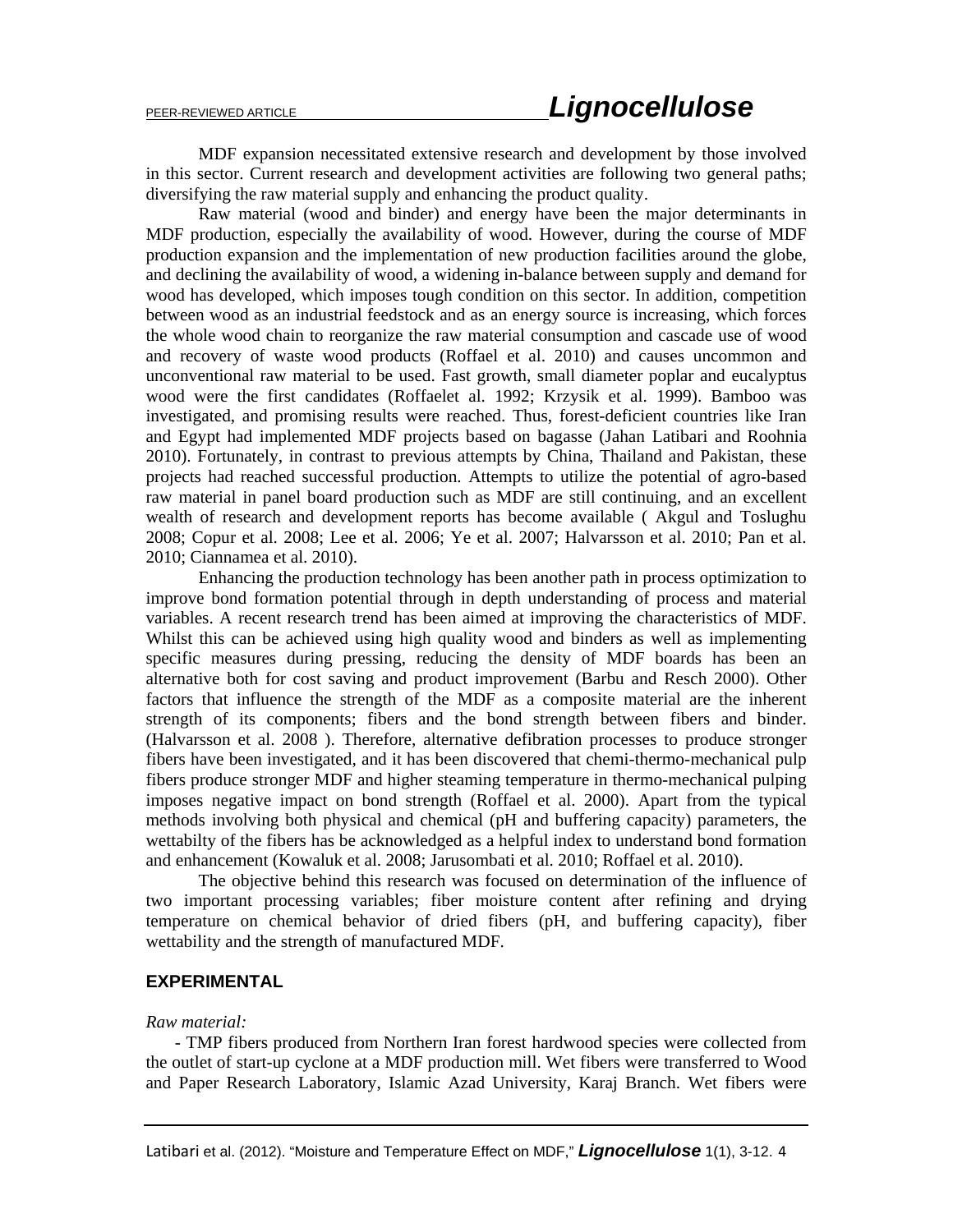dried at ambient temperature to reach about 20% moisture content (wet basis), and then packed into polyethylene bags until used. The fiber composition of hardwood fibers was measured as followed:

| Sieve opening<br>(mesh) | R <sub>5</sub><br>R10 |       | R <sub>18</sub><br>R40 |           | R50       | R70       | P70       |  |
|-------------------------|-----------------------|-------|------------------------|-----------|-----------|-----------|-----------|--|
|                         | (4mm)                 | 2mm)  | 1mm)                   | (0.415mm) | (0.300mm) | (0.212mm) | (0.212mm) |  |
| Fraction (%)            | 3.30                  | 12.67 | 22.27                  | 20.25     | 12 23     |           | 26.50     |  |

- Urea-formaldehyde resin at 63% solid content, and specific gravity, viscosity, gelation time and pH of 1.26 gcm<sup>-3</sup>, 69 seconds, 81 seconds and 8.15 respectively was supplied by a local resin manufacturing plant (Fars Chemical Co.).

-Reagent grade ammonium chloride (20% solution) was used as hardener.

#### *Fiber drying*

Fibers were rewetted to target moisture content (50%, 60% and 70%, wet basis) by spraying the pre-determine volume of water prior to final drying. A laboratory rotating drum dryer (Faravari Ghomes Co.) equipped with electrical heating elements was used to dry the fibers to reach the final moisture content of 3% (dry basis). Temperature was controlled using digital thermostat. Drying temperatures were adjusted at 110, 130 and 150ºC. Dried fibers were stored in polyethylene bags until used.

# *Acidity and wettability measurements:*

The pH and both acid and alkaline buffering capacity of fibers were measured following the procedure introduced by Johns and Niazi (1980). Dried fibers were extracted using de-ionized water without any further grinding. The water extract was used for pH and buffering capacity measurements.

Wettability of fibers was measured using a column wicking technique (Shen et al. 2004). The glass measuring tube with the inner diameter of 4 millimeter and the length of about 25 centimeters was used. In any measurement, a pre-weighted amount of 1.5 grams of dried fibers were uniformly packed into the length of 18 centimeters in the tube with the help of a thin rod. After packing, the column was vertically placed in a beaker containing distilled water at room temperature. The penetration height (water rise) was measured when it reached the equilibrium height. Each set of measurements were conducted simultaneously so the effects of ambient temperature and relative humidity at different measuring times were eliminated (Fig.1).



**Fig. 1.** Illustration of wicking column experiment set up

# *Board making and evaluation*

Fibers were blended with 10 % resin (dry basis) and 2% hardener (based on dry weight of resin) utilizing rotary drum blender equipped with spray nozzle. A pre-weighted amount of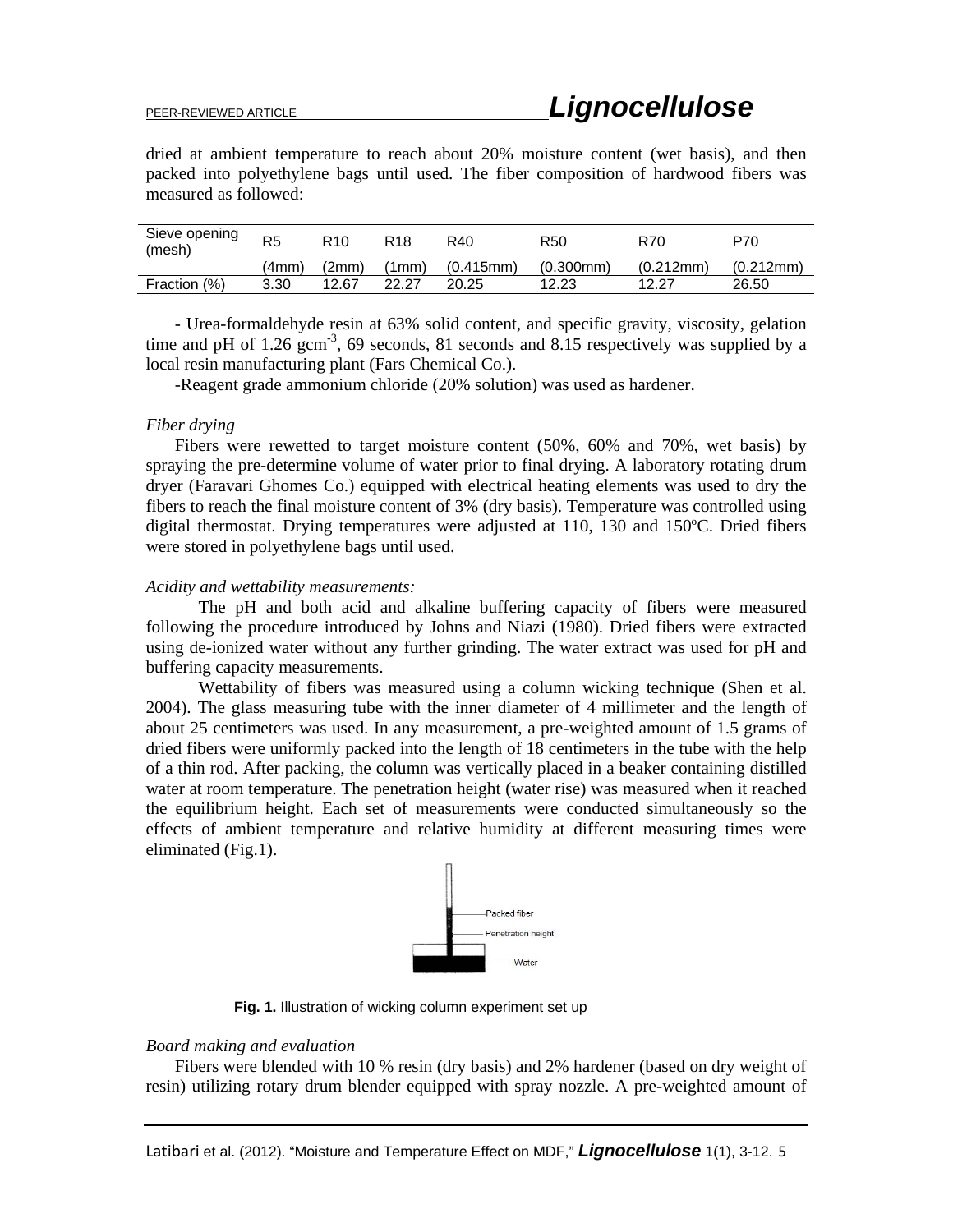resinated fibers was then hand-formed, simulating industrial forming, using a 400x400 mm wooden box. Board target density and thickness were selected at  $0.75 \text{ gcm}^{-3}$  and 12 millimeters, respectively. Mats were cold per-pressed and then hot pressed to 12 millimeter final thickness, using a laboratory hydraulic press (Pishroo Machine Manufacturing Co.) applying 40 bar specific pressure and five millimeters per second closing speed. Press temperature was set at  $175^{\circ}$ C and four minutes press time was applied. At the end of press cycle, boards were discharged and cooled at room temperature. Three boards for each combination of variables and total of 27 boards were produced.

Test sample were prepared from each board according to EN325-1 standard. Modulus of rupture (MOR) and modulus of elasticity (MOE) were measured according to EN310/1996, and Internal bonding (IB), EN319/1996 standards. Universal testing Machine (Payam Goster Hoshmand PT500) was used for strength measurement.

#### *Statistical analysis*

Factorial experimental design in a completely randomized was used for statistical analysis of the generated data. In case, significant difference at either 99% or 95% level was observed, then DMRT mean separation of averages was applied.

# **RESULTS AND DISCUSSION**

The pH and both acid and alkaline buffering capacities of hardwood fibers dried at different moisture content together with drying temperatures and fiber moisture content are summarized in Table 1. The results indicate that drying temperature influences the pH of dried fibers significantly (Table 2). The moisture content of the fibers prior to drying was also influential on pH. Acid buffering capacity which is an important variable on urea formaldehyde resin curing was reduced as the fiber moisture content increased.

| Trial<br>No. | Drying<br>Temperature<br>°C) | Moisture<br>Content<br>(%) | рH                    | Acid buffering<br>(ml 1N<br>$NaOHg^{-1}$ | Alkaline<br>buffering<br>(ml 1N<br>$H_2SO_4g^{-1}$ | Penetration<br>height<br>(cm) |
|--------------|------------------------------|----------------------------|-----------------------|------------------------------------------|----------------------------------------------------|-------------------------------|
| T1           | 110                          | 50                         | $5.06^{ab*}$          | $2.3^e$                                  | $0.12^{ab}$                                        | 15.3 <sup>d</sup>             |
| T2           | 110                          | 60                         | 6.16 <sup>c</sup>     | 1.60 <sup>d</sup>                        | $0.14$ <sup>abc</sup>                              | $11.3^{ab}$                   |
| T3           | 110                          | 70                         | $5.04^{ab}$           | $1.85$ <sup>de</sup>                     | 0.11 <sup>a</sup>                                  | $13.5^{\circ}$                |
| T4           | 130                          | 50                         | $5.04^{ab}$           | 1.34 <sup>bcd</sup>                      | 0.20 <sup>d</sup>                                  | $12.5^{bc}$                   |
| T5           | 130                          | 60                         | $5.31^{b}$            | 0.67 <sup>a</sup>                        | $0.14$ <sup>abc</sup>                              | 10.8 <sup>a</sup>             |
| T6           | 130                          | 70                         | 5.30 <sup>b</sup>     | $0.85$ <sup>abc</sup>                    | $0.13^{\text{abc}}$                                | 13.3 <sup>c</sup>             |
| T7           | 150                          | 50                         | $4.71^{\overline{a}}$ | $1.25$ <sup>abcd</sup>                   | 0.17 <sup>b</sup>                                  | 13.6 <sup>c</sup>             |
| T8           | 150                          | 60                         | 5.05 <sup>an</sup>    | 1.40 <sup>cd</sup>                       | $0.16$ <sup>abcd</sup>                             | 14.1 <sup>cd</sup>            |
| T9           | 150                          | 70                         | 6.11 <sup>c</sup>     | $0.75^{ab}$                              | 0.19 <sup>cd</sup>                                 | 15.6 <sup>d</sup>             |

| <b>Table 1.</b> pH, buffering capacity and wettability of hardwood MDF fibers dried at |  |
|----------------------------------------------------------------------------------------|--|
| different temperatures and moisture contents                                           |  |

\* Superscript case letters indicates the DMRT mean separation of averages

 Wettability of the dried fibers is also summarized in Table 1 and the statistical analysis of the data is provided in table 2, indicating that the effect of both variables on wettability of fiber is statistically significant at 99% level. Higher moisture content and higher drying temperature produced higher wetting in fibers indicated by higher water rise in capillary tube.

The bending strength (MOR) and modulus of elasticity (MOE) as well as internal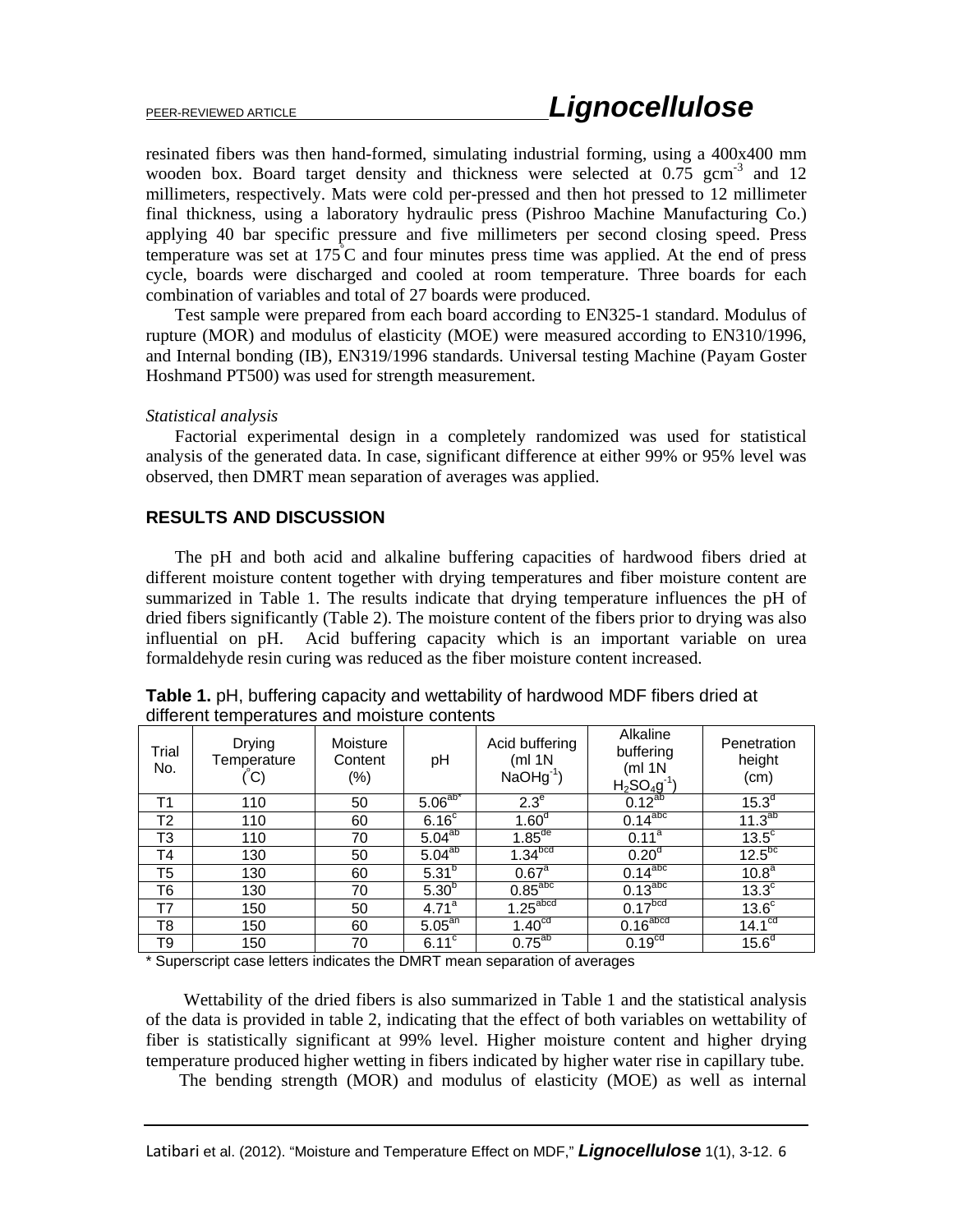# PEER-REVIEWED ARTICLE *Lignocellulose*

bonding (IB) of the MDF boards produced from dried fibers are shown in figures 2-4. Each value in figures 2-4 is the average of 12 measurements. In order to reveal the statistical differences among the measured values, the significance levels are shown in Table 2. In case a statistically significant difference between averages was observed, Duncan multiple ranges grouping of the averages are shown in each figure using lower case letters.

| Source                                                               | Degree<br>οf<br>freedom | F-values              |                     |                                      |                                          |                           |            |           |
|----------------------------------------------------------------------|-------------------------|-----------------------|---------------------|--------------------------------------|------------------------------------------|---------------------------|------------|-----------|
|                                                                      |                         | Penetration<br>height | рH                  | Acid<br><b>Buffering</b><br>Capacity | Alkaline<br><b>Buffering</b><br>Capacity | <b>MOR</b>                | <b>MOE</b> | IB        |
| Drying<br>temperature<br>(DT)                                        | 2                       | $14.33$ <sup>**</sup> | $4.02$ <sup>*</sup> | $22.16$ **                           | $7.35$ **                                | $13.67$ **                | $84.5$ **  | $7.69$ ** |
| Fiber moistures<br>content (MC)                                      | 2                       | 13.48                 | **<br>19.51         | 5.54                                 | 1.37 <sup>ns</sup>                       | **<br>18.22               | $37.9$ **  | $4.63$ ** |
| DT*MC                                                                | 4                       | $5.67$ **             | 22.52               | 2.31 <sup>ns</sup>                   | $3.17$ <sup>*</sup>                      | $**$<br>$12.20^{\degree}$ | **<br>50.9 | $3.78$ ** |
| ** Significant at 99%<br>ns: non-significant<br>* Significant at 95% |                         |                       |                     |                                      |                                          |                           |            |           |

# **Table 2.** Analysis of variance of the results of measurement



**Fig. 2.** The influence of drying condition on modulus of rupture of the MDF boards produced from hardwood fibers (Fiber moisture content;  $\boxtimes$  50%,  $\boxtimes$  60%,  $\boxtimes$  70%)



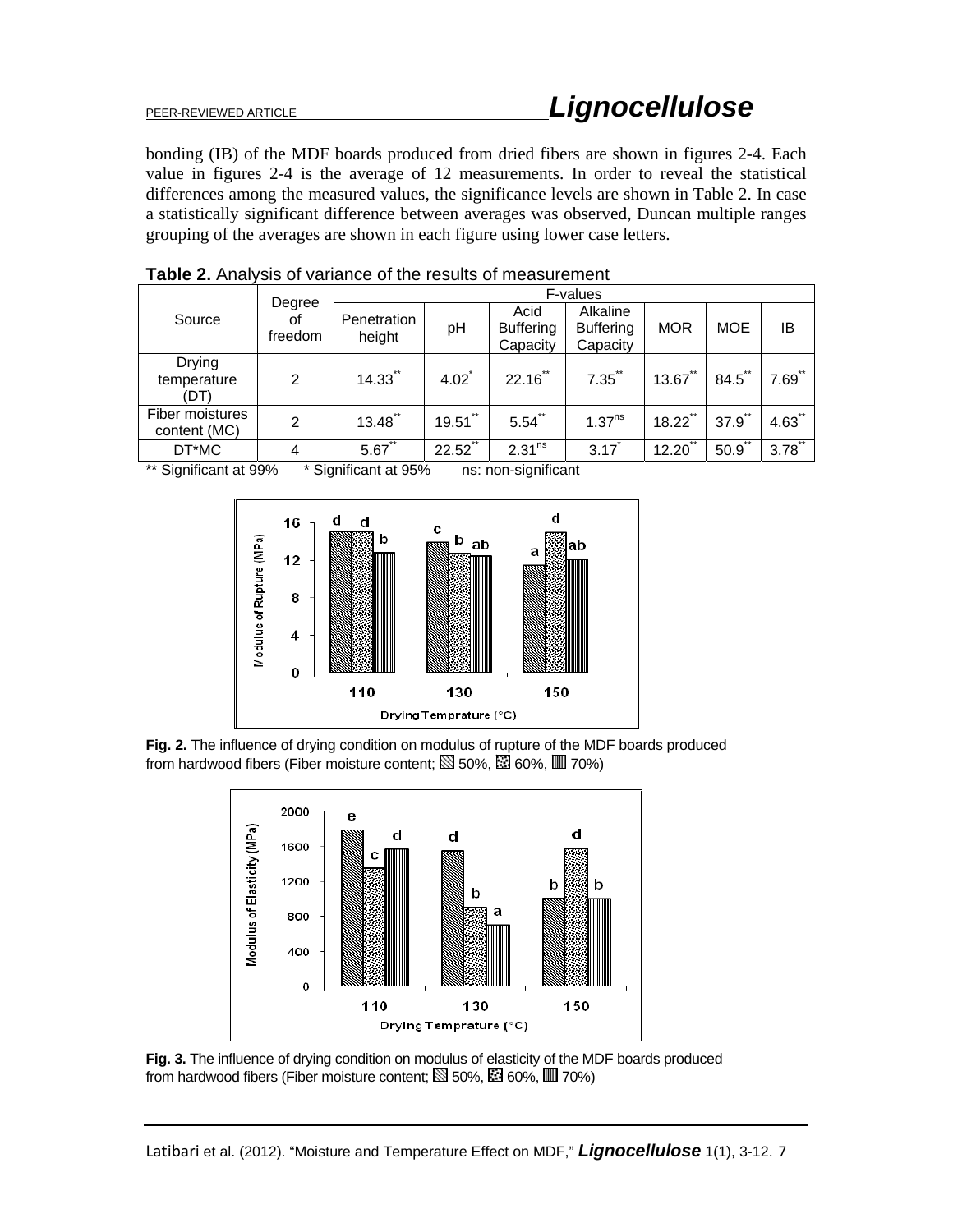

**Fig. 4.** The influence of drying condition on internal bond of the MDF boards produced from hardwood fibers (Fiber moisture content;  $\mathbb{S}$  50%,  $\mathbb{S}$  60%,  $\mathbb{I}$  70%)

The curing reaction of pH-sensitive resins such as urea-formaldehyde initiates and propagates in acidic condition. Therefore, the knowledge of the pH and buffering capacity of lignocellulosic substrates is essential to the performance of urea-formaldehyde resin for proper bond development and durability. The gelation time of urea-formaldehyde resin is directly correlated to the pH and inversely depends on acid buffering capacity (Johns and Niazi 1980). The pH measurements of the dried MDF fibers showed that both fiber moisture content and drying temperature influences the pH of the dried fibers. The moisture content of the fibers prior to drying was influential on pH and at higher moisture content (T9), pH was higher probably due to deterioration of acidic compounds which possibly generated milder drying condition (lower drying temperature and higher fiber moisture). Acid buffering capacity, which is an important variable affecting urea-formaldehyde resin curing, was increased as the fiber moisture content increased, which indicates that partial hydrolysis of hemicelluloses occurs. The impact of drying temperature is also evident, and 130°C drying temperature generated lower amount of acidic compounds. One possible reason may be the fact that acidic components formed during the thermo mechanical fiber preparation and application of high temperature steaming (Pan, et al. 2010, Winandy and Smith, 2006) inhibits further hydrolysis during subsequent moist drying. The refined fibers pH is usually below 6 (in the range of 3.5-5.5) lower than agro-based material such as wheat straw (Halvarsson et al. 2010).

Even though the increase in either pH or acid buffering capacity show similar impact on the gelation times of urea-formaldehyde resins when in contact with fiber aqueous extract (Johns and Niazi 1980), but the pH of the water soluble extract from agro-based material does not reflect the best indication of the relative suitability of the material for urea-formaldehyde resin bonding system and buffering capacity of water soluble substances appeared to be the best indicator of the performance (Mclauchlin and Hague 1998). This may be reflected in wood based fibers as well.

Apart from pH and buffering capacity, wettability will provide the needed information for characterizing the bonding potential between fibers and resin (Kowaluk et al. 2008). Wettability is defined as the condition of the surface that determines how fast the resin will wet and spread on the surface. It is crucial for good bond formation (Jarusombuti et al. 2010). To determine the impact of fiber treatment (drying temperature and fiber moisture content prior to drying), the wettability of fibers was measured using the column wicking technique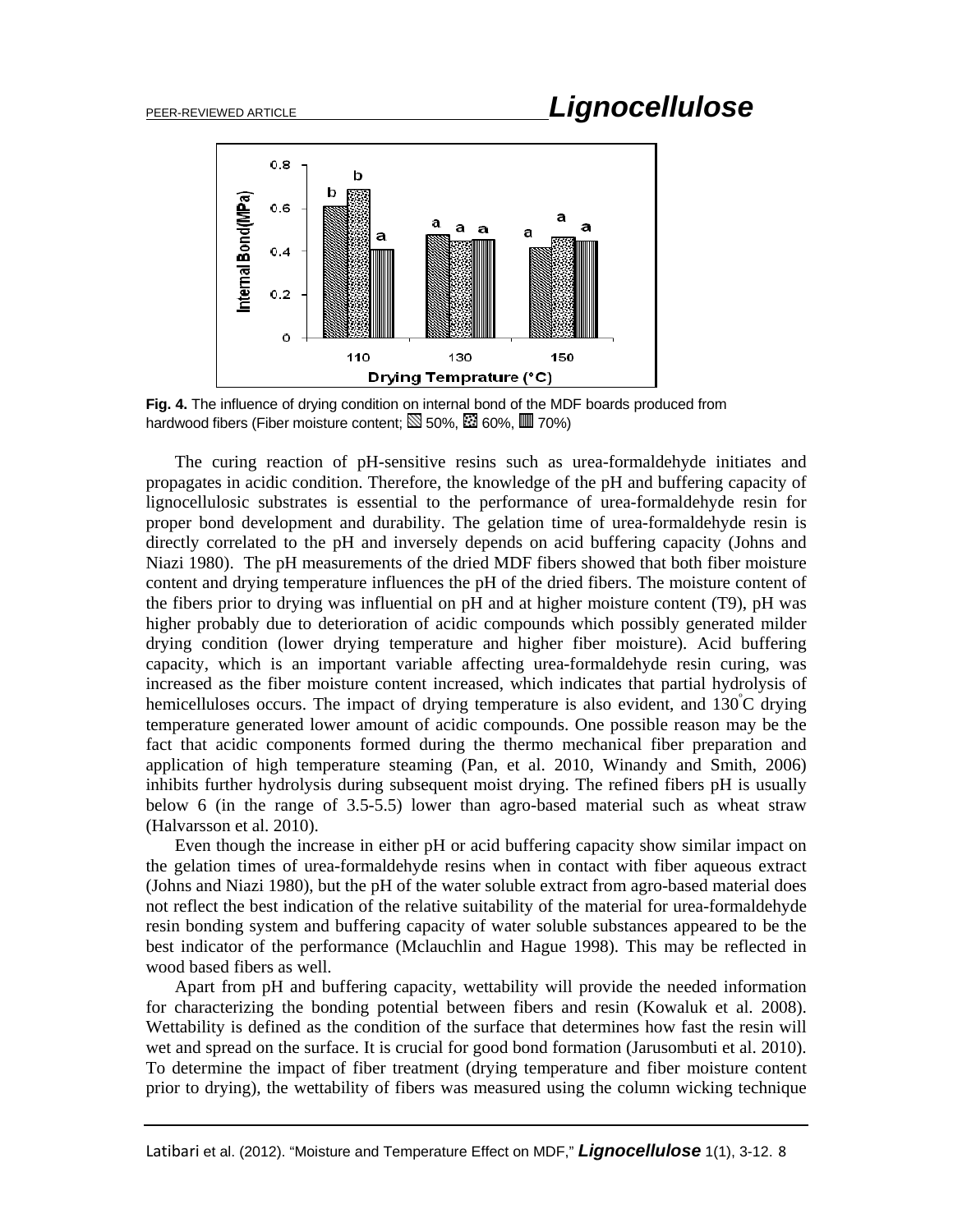(Table 1). It has been acknowledged that column wicking is influenced by different packing densities. However with respect to sample protection especially hygroscopic material such as lignocellulosic fibers, which absorbs moisture from the surrounding, column wicking provides advantages (Shen et al. 2004). Therefore to eliminate the adverse effect of packing density, glass tubes were filled and packed incrementally to be sure that packing was uniform.

The interaction of treatment variables (drying temperature and fiber moisture content) revealed interesting results. Lower drying temperature and lower moisture content produced higher wettability (T1), but as the drying temperature increased to 150°C, then higher moisture content generated better wettability (T9). Higher drying temperature lowers wettability of the fibers. Thermo hydrolysis of hemicelluloses during drying occurs and this phenomenon will decrease the hygroscopicity of fibers (Jarusombuti et al. 2010). Also, lignin which is present on thermo-mechanical fibers produced with applying high temperature during fiber production may be reactivate under higher drying temperature. Fibers dried at 150º C were darker than other treatments and the bulk density of these fibers were higher which exhibits fiber shrinking. However, as both drying temperature and moisture content increases simultaneously, the mild treatment condition is exerted on fibers which results in lower shrinkage of fibers and availability of higher number of hydroxyl groups for water absorption and consequently better wettability. This phenomenon generates hydrophilicity in dried fibers (Cetin et al. 1999).

 The TMP fibers produced from hardwoods are usually very short, and therefore higher dosage of resin is applied. However to reflect the impact of fiber chemistry and wettability on fiber bonding and strength development, only 10% urea formaldehyde resin was used. Consequently the strength values, both internal bonding (Fig. 4) and flexural strength (Fig.2 and 3) were lower than usual values.

The strength of composite material such as MDF depends on inherent strength of its components and the strength of the bonds formed by adhesive (Halvarsson et al. 2008). For MDF, as composite material which is produced using fibers originated from lignocellulosic material, the bond failure should occur in fibers itself and if there is any interfacial failure, then the bond formation is not adequate and efficient. Therefore, stronger fibers produce stronger boards (Roffael et al. 2000 ). It has been acknowledged that elevated temperature and pressure applied in thermo mechanical MDF fiber preparation process improves the flexural strength and internal bonding of finished product due to stronger and more wettable fibers (Han et al. 2010). Since lower drying temperature and lower fiber moisture content imparts milder treatment on hardwood TMP fibers, then higher flexural strength (Fig. 2 and 3) and higher internal bonding (Fig. 4) is produced. This treatment condition also generates better wettability (Table 1) and consequently produces more efficient bond formation. Our results imply that wettability reflects better correlation with bond formation than acid buffering capacity.

In regard to lower than required values for either flexural strength and internal bonding, it should be mentioned that due to higher content of fine and short fiber fraction and dust in hardwood TMP fiber, because of the existence of parenchyma cell, ray cells and vessel elements ( P50 fraction is almost 38.77%), not only the network strength reduces, but also the surface area of fibers increases and resin coverage is low (Lee et al. 2006; Mobarak et al. 1982; Hill and Wilson 1978; Xing et al. 2006).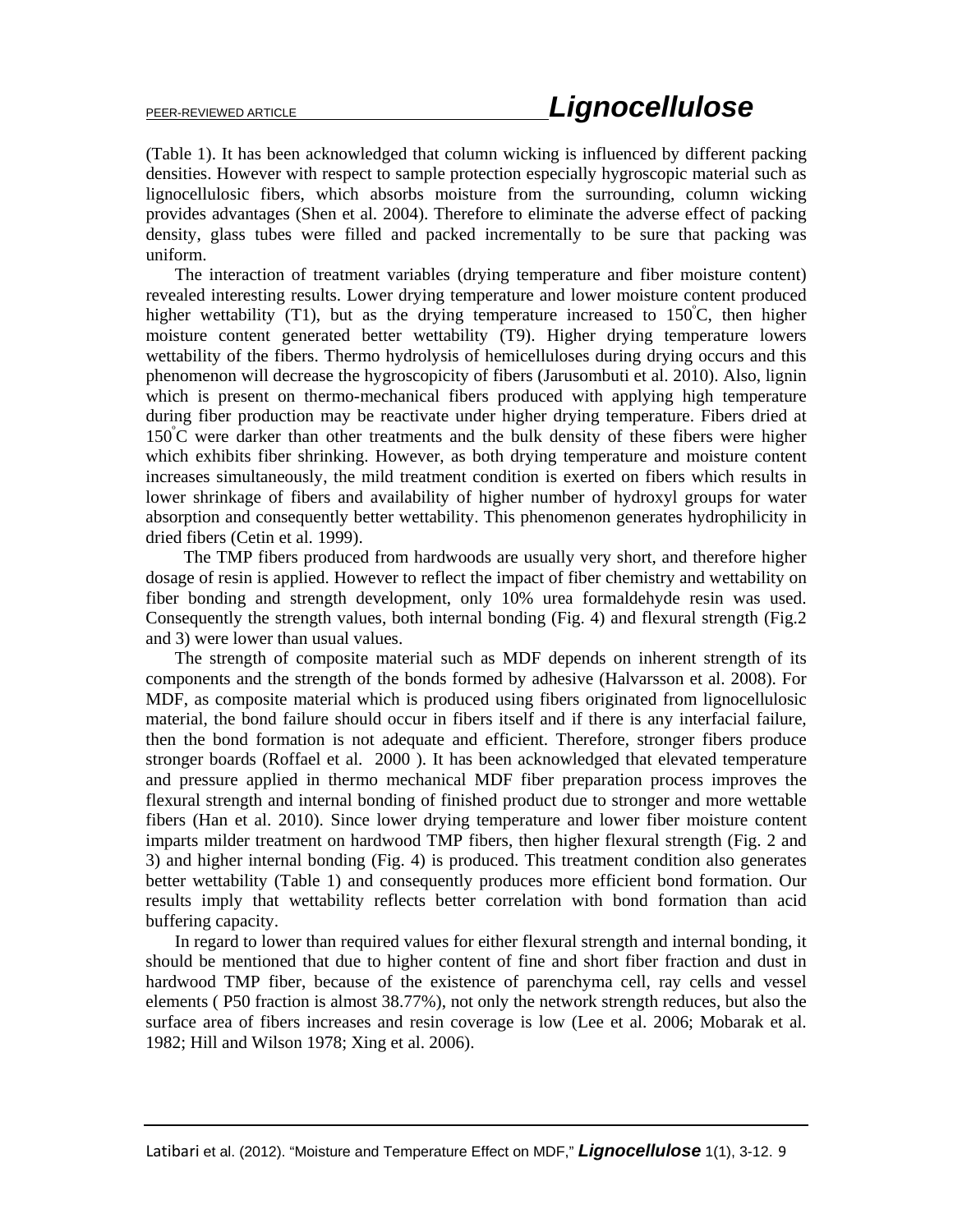# **CONCLUSION**

 With respect to this research, we need to mention that societies are facing shortage of wood supply, and the situation in countries located in forest deficient areas that are willing to operate board production facilities is severe. The situation will be harder in the era that forest rich countries are intending to use wood and other lignocellulosic residues for energy generation. This reflects the need to develop or modify procedures to enhance the bond formation between fibers and adhesive. As a result of better bond formation, the strength of MDF will be improved and efficient use of wood and other lignocellolusic material will be achieved.

Fiber moisture content and drying temperature have been considered as effective variable in MDF production. This study revealed that fibers containing 50% moisture content and dried applying 110 C generated suitable properties for board production. The pH, acid and alkaline buffering capacity and wettability of fibers dried at the above drying condition were measured as 5.06, 2.05 mL 1N  $NaOHg<sup>-1</sup>$ , 0.12 mL 1N  $H<sub>2</sub>SO<sub>4</sub>$ , and 15.3 cm water rise. The strength properties of the MDF board produced using these fibers including MOR, MOE and IB were measured as 15.3MPa., 1798MPa. and 0.61MPa, respectively. Thickness swelling after 2 and 24 hour soaking in water were 16% and 23.6%.

# **ACKNOWLEDGEMENT**

Financial support of this project was generously provided by Islamic Azad University, which we ought to appreciate

## **REFERENCES**

- Akgul, M., and Tozluoglu, A. (2008). "Utilizing peanut husk *(Arachis hypogaea L.)* in the manufacture of medium density fiberboards," *Bioresource Technology* 99, 5590-5594.
- Barbu, M., and Resch, H. (2000). "MDF-lightboard from selected European species," 1<sup>st</sup> European Panel Products Symposium Proceeding pp:175-186.
- Cetin, N.S., Hill, C.A.S., and Ozmen N. (1999). "Mechanical properties, bond quality of surface activated wood strips," 3<sup>rd</sup> European Panel Products Symposium Proceeding, pp: 310- 315.
- Ciannomea, E., Stefani, P.M., and Ruseckaite R.A. (2010). "Medium-density fiberboard from rice husks and soybean protien concentrate-based adhesives," *Bioresource Technology*  101,818-825.
- Copur, Y., Gular, C., Tascioglu, C., and Tozluoglu, A. (2008). "Incorporation of hazelnut shell and husk in MDF production," *Bioresource Technology* 99, 7402-7406
- European Standard EN 310 (1996). "Wood based panels, determination of modulus of elasticity in bending and bending strength," European Standardization Committee, Brussell.
- European Standard EN 319 (1996). "Wood based panels, determination of tensile strength perpendicular to plane of the board," European Standardization Committee, Brussell.
- European Standard EN 325-1 (1993). "Wood based panels, Sampling, cutting and inspection. Sampling and cutting of test pieces and expression of test results," European Standardization Committee, Brussell.
- Food and Agriculture Organization Statistics (2010). Rome, Italy.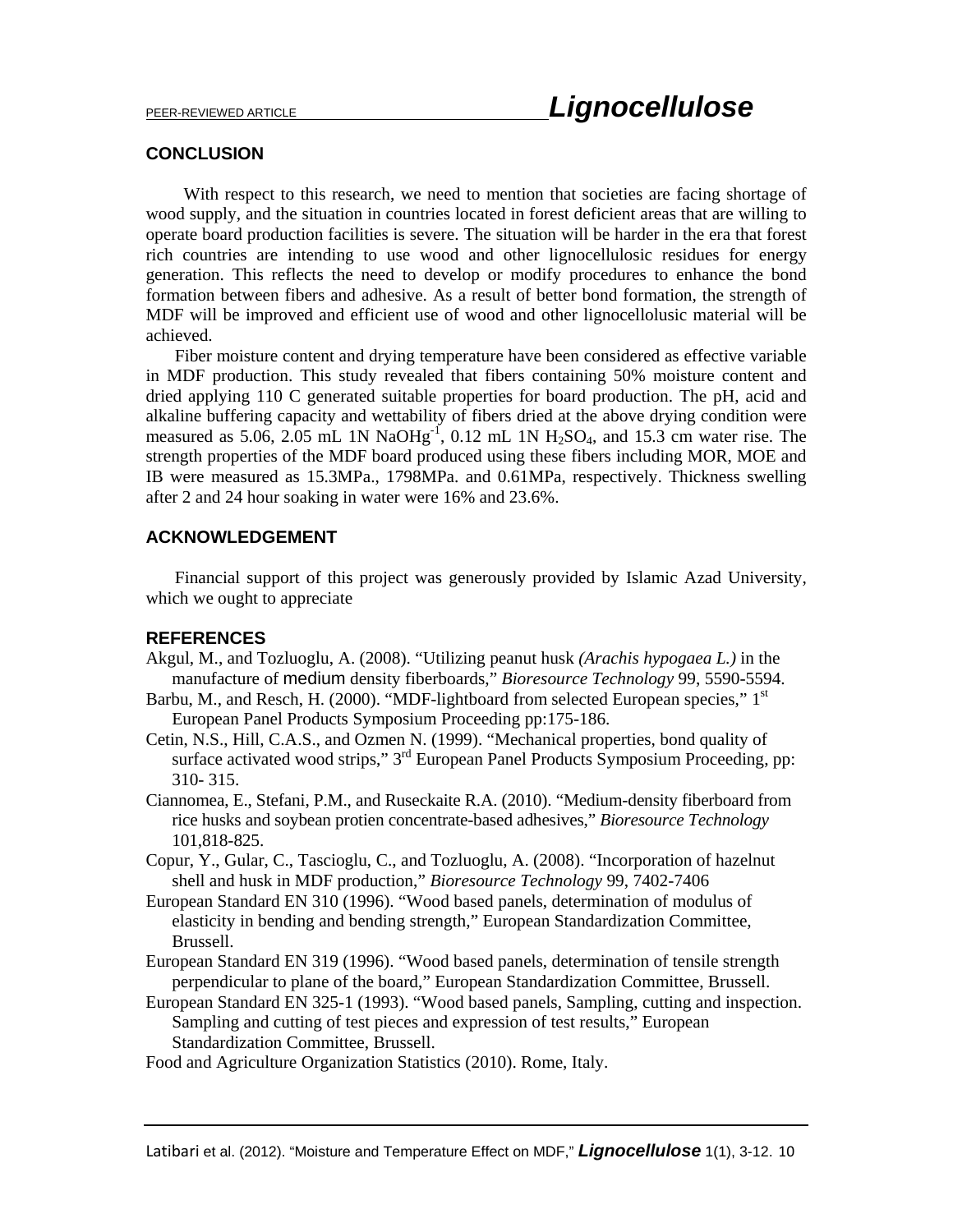- Halvarsson, S., Edlund, H., and Norgren, M. (2008). "Properties of medium density fiberboard (MDF) based on wheat straw and melamine modified urea formaldehyde (UMF) resin," *Industrial Crops and Products* 28,37-46.
- Halvarsson, S., Edlund, H., and Norgren, M. (2010). "Wheat straw as raw material for manufacture of mediun density fiberboard (MDF)," *Bioresources* 5(2),1215-1231.
- Han, G., Umemura, K., Zhang, M., Honda, T., and Kawai, S. (2001). "Develpoment of highperformance UF-bonded reed and wheat straw medium density fiberboard," *J. Wood Sci.* 47,350-355.
- Hill, M.D., and Wilson, J.B. (1978). "Particelboard strength as affected by unequal resin distribution on different particle fractions," *Forest Prod. J.* 28(11), 44-48.
- Jahan Latibari, A., and Roohnia, M. (2010). "Potential of utilization of the residues from poplar plantation for particleboard production in Iran," *J. of Forestry Reseach* 21(4),503- 508.
- Jarusombuti, S., Ayrilmis, N., Bauchongkol, P., and Fueangvivat, V. (2010). "Surface characteristics and overlaying properties of MDF panels made from thermally treated rubberwood fibers," *Bioresources* 5(2), 968-978.
- Johns, W.E., and Niazi, K.A. (1980). "Effect of pH and buffering capacity on the gelation time of urea formaldehyde resin," *Wood and Fiber* 12(4),255-263.
- Kowaluk, G., Sandak, J., and Palubicki (2008). "Wettability of chosen alternarive lignocellulosic raw material for particleboard production," International Panel Products Symposium Preceeding, pp:279-284.
- Krzysik, M., Youngquist, A., Muehi, H., and Franca, F. (1999). "Medium density fiberboard plantation – grown *Eucalyptus Saligna*," International conference on effective utilization of plantation timber; May  $21-23$ ; Forest Prod. Assoc.: pp.  $156 - 160$ .
- Lee, S., Shupe, T.F., and Hse C.Y. (2006). "Mechanical and physical properties of agrobased fiberboard," *Holz-als-Roh-und-Werkstoff.* 64,74-79.
- Mclauchlin, A.A., and Hague, J.B.. (1998). "Panel products from UF-bonded non-wood fibers," 2nd European Panel Products Symposium Proceeding, pp: 142-152.
- Mobarak, F., Fahmy, Y., and Augustin, H. (1982). "Binderless lignocellulose composite from bagasse and mechanism of self-bonding," *Holzforschung* 36,131-135.
- Pan, M., Zhou, D., Ing, T., and Zhau, X. (2010). "Water resistance and some mechnical properties of rice straw fiberboards affected by thermal modification," *Bioresources* 5(2),758-769.
- Philip, Y. X., Julson, J., Kuo, M., Womac, A., and Myers, D. (2007). "Properties of Medium Density Fiberboard made from renewable biomass," *Bioresources Technology* 98,1077- 1084.
- Roffael, E., Dix, D., Khoo, K.C., Ong, C.L., and Lee, T.W. (1992). "Medium Density Fiberboard (MDF) from young poplar (*P. trichocarpa*) of different properties," *Holzforschung* 46,163-170.
- Roffael, E., Behn, C., Dix, B., and Bar, G. (2010). "Recycling of UF bonded fiberboards. MDF year book No.10, pp:24-27. Data Transcript Ltd. Dorking, UK.
- Roffael, E., Dix, B., and Schneider, T. (2000). "Thermomechanical and Chemi-Thermomechanical pulps for medium density fiberboard," 4<sup>th</sup> European Panel Products Symposium Proceeding, pp:167-174.
- Schneider, T., Roffael, E., and Dix, B. (2000). "The effect of pulping process (TMP and CTMP) and pulping conditions on the physical and technological properties of medium density fiberboard (MDF)," *Holz-als-Roh-und-Werkstoff.* 58(1-2),123-124.